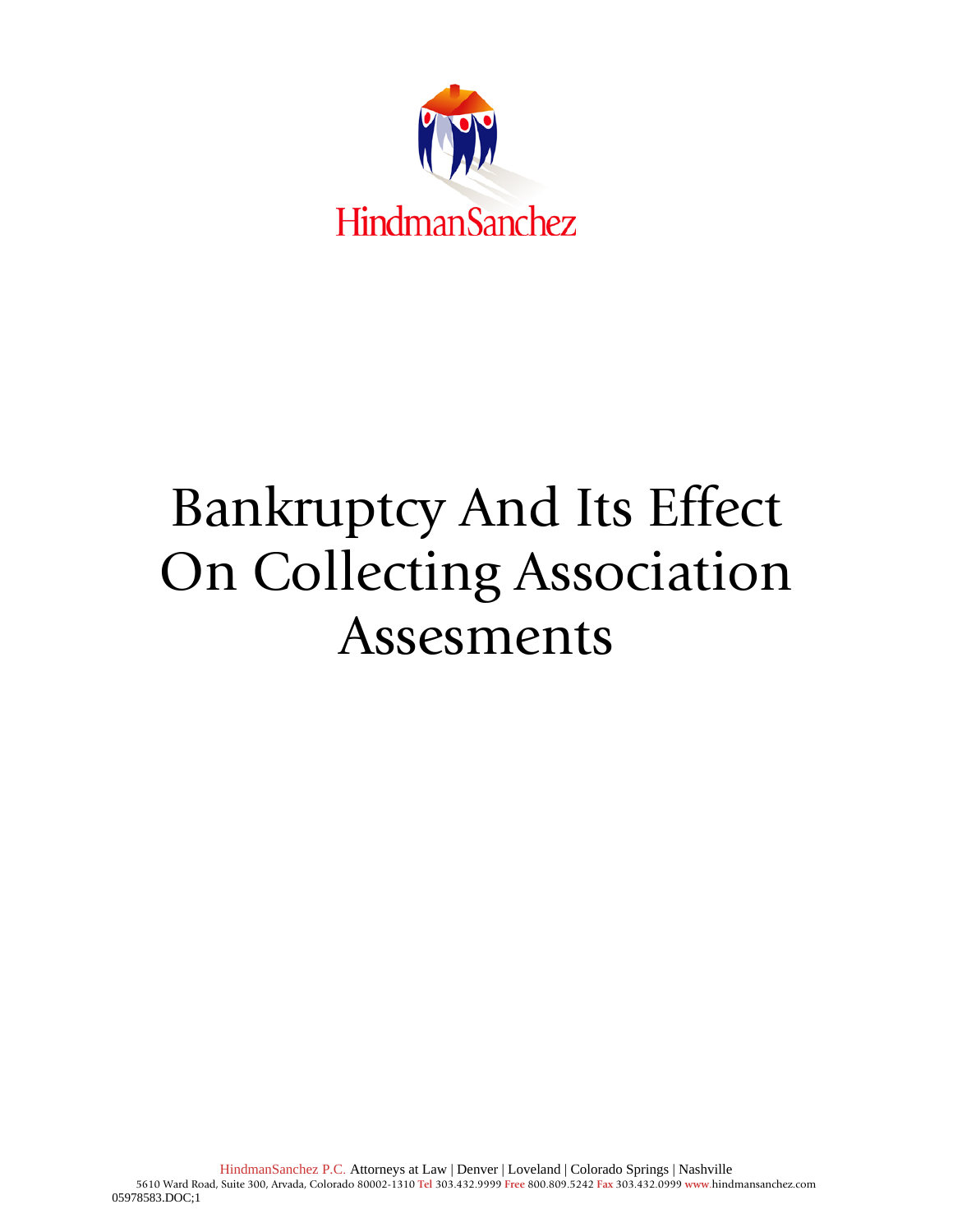

## **Bankruptcy and Its Effect On Collecting Association Assessments**

### AN OVERVIEW

These materials concern themselves mainly with the effect of a bankruptcy on a homeowner association's ability to collect its assessments. Put another way, the object of these materials is to acquaint association managers and Board Members with the skills that will be necessary to determine whether a delinquent debt will still be collectible after a bankruptcy has been filed.

### WHAT IS BANKRUPTCY?

Bankruptcy is a means by which a person (which can be an individual, partnership or corporation) seeks relief from debt. If a bankruptcy is successful, a person is no longer responsible under the law for the payment of debt. There are exceptions to that rule and the purpose of this article is to show you what they are and how they apply to homeowner association assessments.

The bankruptcy laws come from a long tradition of allowing persons freedom from debt. In biblical times, some persons freely forgave debt every seven years. After the American Revolution, when the Constitution of the United States was formed, the drafters gave Congress the power "...to establish...uniform Laws on the subject of Bankruptcies throughout the United States." Since the founding of the Nation, the right to seek debt relief through bankruptcy was considered to be a Constitutional right.

The bankruptcy laws are federal laws and are found primarily in Title 11 of the United States Code, though the criminal provisions and the provisions related to the judiciary, judicial rules and rules of evidence are found elsewhere. Title 11 is called the bankruptcy code which, together with the bankruptcy rules, are the principal source of law for consumer and business bankruptcies.

Many cases involving bankruptcy state that the bankruptcy laws were designed to give debt relief to the honest but unfortunate debtor; someone who has tried hard but failed, and whose only hope is to get a fresh start. The fresh start comes in the form of what is known as a discharge of indebtedness. As we shall see, modern bankruptcies are sometimes filed by persons who are anything but honest and unfortunate. An understanding of the intricacies of bankruptcy by creditors is frequently the only defense to the widespread abuses in the system.

#### HOW OFTEN CAN SOMEONE FILE BANKRUPTCY?

One of the most frequently misunderstood things about bankruptcy is the question of how frequently a person can file. The answer is, unless precluded by court order, a person can literally file a bankruptcy every day! Often debtors will file multiple bankruptcies. Frequently bankruptcies are dismissed then re-filed. There are, as well, serial bankruptcies where several related debtors file one bankruptcy after another. But the commonly misunderstood notion that someone can only file bankruptcy every seven years isn't true. The truth is there must be eight years between discharges under Chapter 7 or Chapter 11. Additionally, in Chapter 13 cases, discharge is not available to a debtor that received a discharge in a Chapter 7 or 11 bankruptcy filed within four years prior to the current Chapter 13. Further, a Chapter 13 debtor cannot receive a new discharge in a new Chapter 13 case filed within 2 years prior to the new Chapter 13 petition.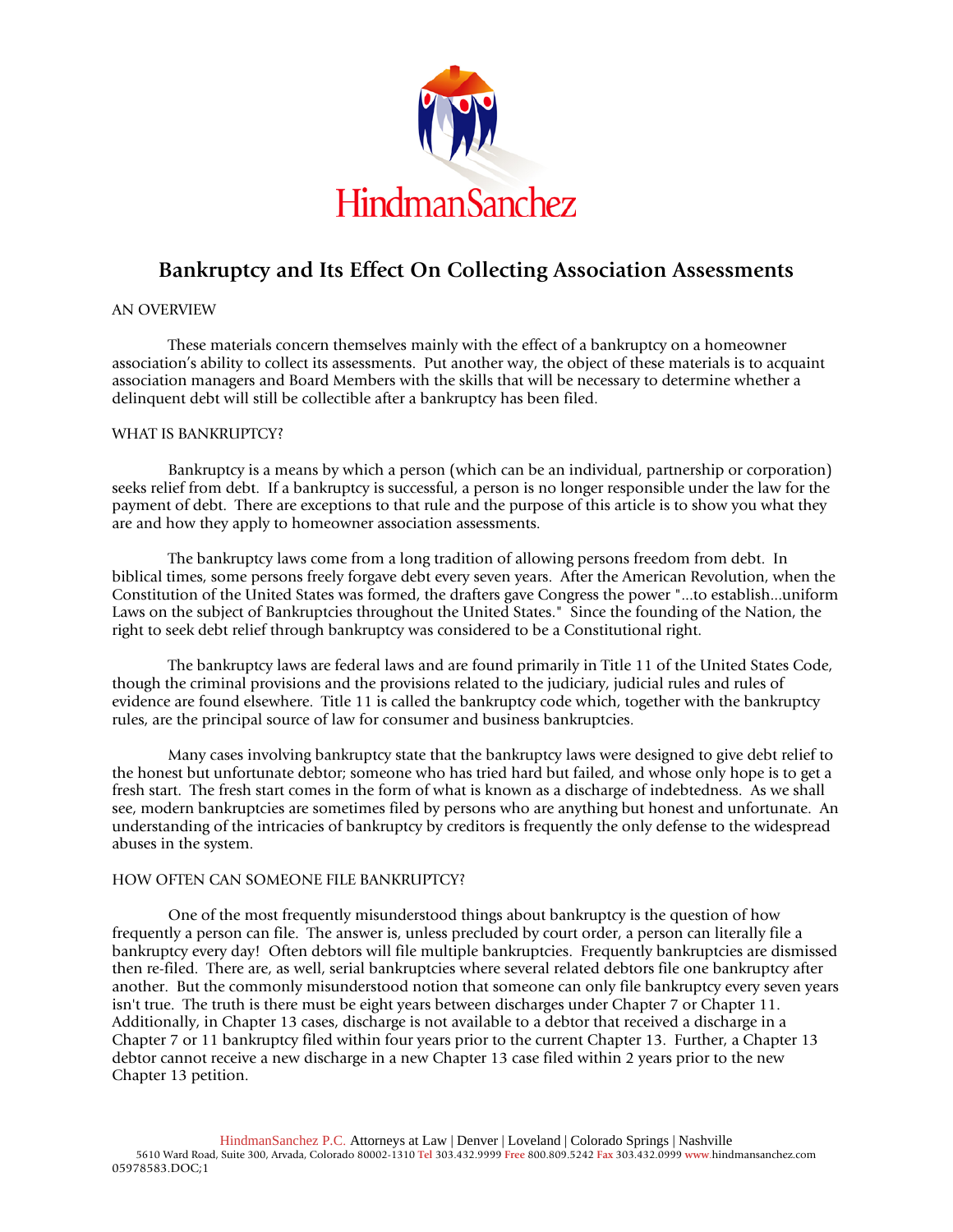#### SOME BASIC BANKRUPTCY TERMS

The problem that most people have when dealing with bankruptcies is that it has a language all its own. Like any area of art or science, the words at first seem strange until they are understood. Here are some essential words you need to remember in dealing with bankruptcies:

Debtor. The debtor is the one who files the bankruptcy. A debtor can be an individual, like a homeowner, a consumer, a business, a partnership, a corporation, a city or county, but not a bank or trust.

Creditor. A creditor is a person or entity (e.g. a homeowners association) that is owed money by the debtor. There are two types of creditors: secured creditors and unsecured creditors.

Estate or Bankruptcy Estate. When a debtor files bankruptcy, an estate or a bankruptcy estate is immediately created. The estate consists of all of the debtor's assets (e.g. residence or unit) and all of the debtor's debts at the time the bankruptcy is filed. Think of the bankruptcy estate as a bankruptcy table. The debtor takes his assets (money, house, car, etc.) and puts them on the table. He takes all his bills and puts them on the table too. That is the bankruptcy estate.

Trustee. Except in a Chapter 11 bankruptcy, and sometimes even then, every bankruptcy results in the appointment of a trustee. The trustee assumes responsibility for using whatever assets exist to pay whatever debt exists, and for making sure that the debtor's bankruptcy papers are in order. The trustee then takes charge of everything that's on the bankruptcy table.

Exemptions. The law allows that when a debtor gets a fresh start, the debtor is allowed to take certain assets back from the bankruptcy table. Those assets which the debtor is allowed to take back are called exempt assets. The debtor gets them back by claiming exemptions. When the exempt assets go back to the debtor, they are taken off the bankruptcy table and the usual result is that all that is left is debt.

When a debtor files a bankruptcy, whether an association will be able to collect its money after the bankruptcy rests on:

- 1. Whether the association is a secured creditor;
- 2. Whether the debtor exempts and continues to occupy the property in an association community; and
- 3. What these two things mean from a legal point of view.

### DOES EVERY BANKRUPTCY MEAN AN AUTOMATIC BAD DEBT?

Even though a person files bankruptcy, the association may still be able to collect past due assessments. What you know, and what you do about it, will make the difference between recovering and not recovering the debt.

These materials are designed to give board members, association managers and accounting support staff some rudimentary knowledge of bankruptcies in an assessment collection context. However, in the last analysis, bankruptcy law is still law. Managers and accounting staff, however skilled and knowledgeable, should not practice law without a license. So, while we will identify what you can do when faced with a bankruptcy, the best advice that anyone would give is to encourage you to seek timely legal advice from an attorney when a homeowner files bankruptcy, whether it is a Chapter 7 or a Chapter 13.

There are several reasons for this advice. First, the assistance of legal counsel can be obtained for a nominal amount of money. Second, legal counsel will have a far greater grasp of the significance of small details in a bankruptcy which might be lost on someone else. Third, legal counsel will be very skillful in avoiding an inadvertent violation of bankruptcy law, which can have very serious economic consequences. And finally, the legal practitioner takes the community manager or leader off the hot seat when it comes to deciding the best course of action in face of a bankruptcy.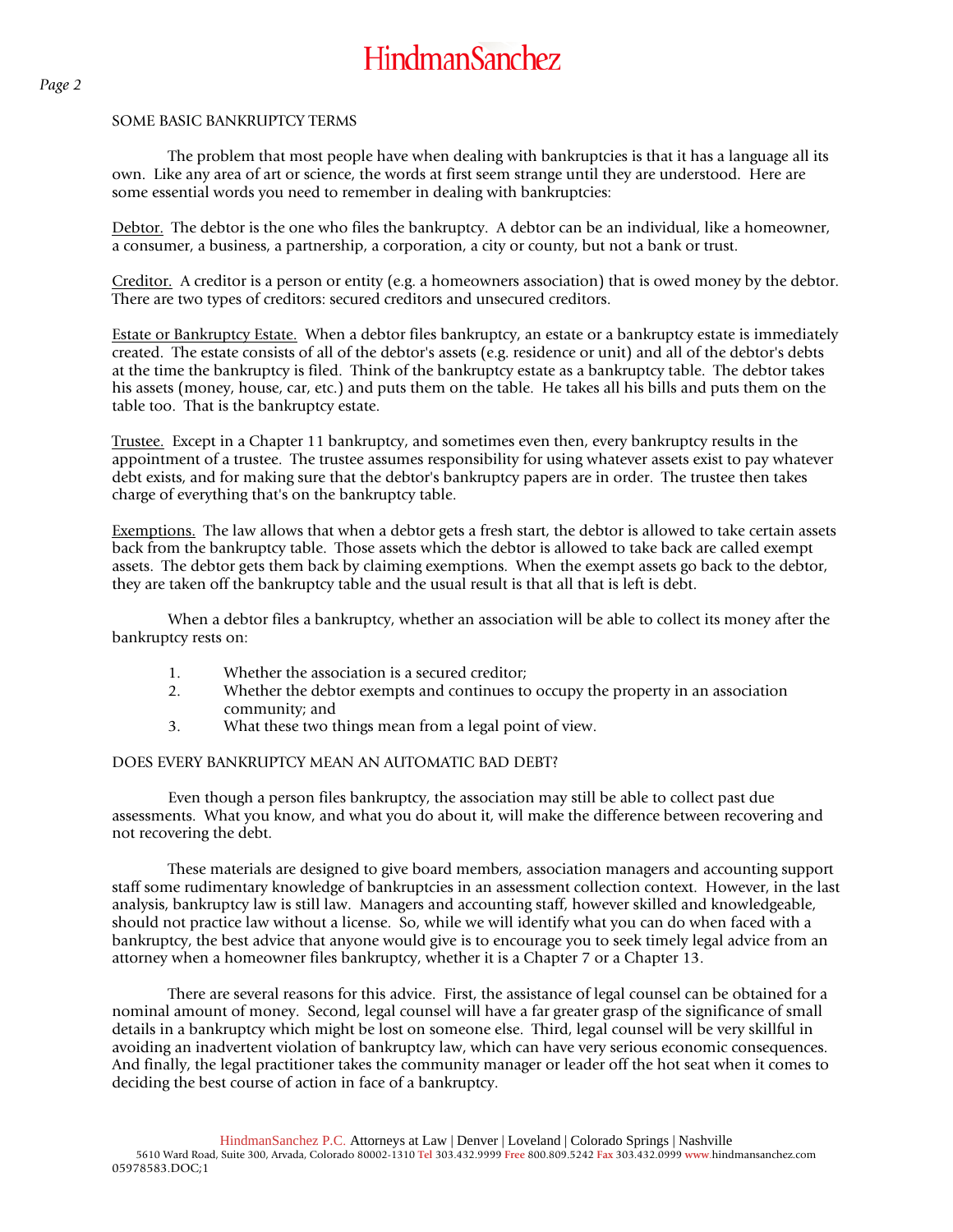#### TYPES OF BANKRUPTCIES

There are several types of bankruptcies, which are identified both by what they do and by the chapter in which they are found in the Bankruptcy Code. Some types are ones that you will probably never encounter, like a farmer or a municipality. The types you will encounter include the following:

**Chapter 7:** Liquidation. The Chapter 7 bankruptcy is referred to in the Bankruptcy Code as being a "liquidation." The idea is that the debtor's assets are sold to pay the debtor's debts (the money the debtor owes to creditors). Sometimes that actually happens. Most often it does not, because when the debtor's exempt property is taken off the "bankruptcy table", there is nothing left to liquidate (that is, to sell) to generate the money to pay the debt. The end result is that in a Chapter 7 bankruptcy, the bankruptcy discharge wipes out all of the debtor's pre-petition debt: The creditors get nothing unless, as shown below, the creditor is secured.

**Chapter 11:** Reorganization. The Chapter 11 bankruptcy is referred to as a reorganization and sometimes a business reorganization. When it was originally designed, it was designed for large businesses to get what is known as a breathing space to give them time to offer a plan to repay all or part of their money to their creditors, so that they could continue business as a reorganized debtor. The availability of the Chapter 11 was extended to individuals. Because there were certain limitations on qualifying for a Chapter 13 bankruptcy (one could only have so much assets and so much secured and unsecured debt), the Chapter 11 became a popular vehicle for individual debtors in areas where property values (and so mortgages) went up beyond the Chapter 13 debt limits.

**Chapter 13:** Wage Earner Plan. The Chapter 13 bankruptcy is sometimes referred to as a wage earner plan. It gives the debtor who has a regular income the opportunity to pay his creditors. Before Chapter 13 was added to the Bankruptcy Act, debtors who wanted to do that had to file under the very cumbersome Chapter 11. The Chapter 13 bankruptcy is considerably more simple and user friendly, but still more complex (and more expensive) than filing a Chapter 7 bankruptcy. It allows debtors to pay all of their creditors all of the money owed, some of the money owed, or none to some and some to others. The Chapter 13 bankruptcy may also be utilized by small businesses. Understanding how a Chapter 13 bankruptcy can affect a community association, or, more importantly, how a community association can affect a Chapter 13 bankruptcy, is some of the most important information you can derive from this outline.

### BANKRUPTCY REFORM ACT OF 2005 (BANKRUPTCY ABUSE PREVENTION AND CONSUMER PROTECTION ACT (BAPCPA)

The Bankruptcy Abuse Prevention and Consumer Protection Act of 2005 was signed into law on April 20, 2005. The law mandated the most comprehensive overhaul of the nation's bankruptcy rules in more than 25 years. Community association claimed a significant victory with the passage of this law. Previously, the bankruptcy rules stated that post-petition community association fees (and specifically, only residential condominiums and residential cooperatives) were not dischargeable if the owner resided in or rented out the unit. Homeowner associations, time-share condominiums and commercial condominiums were excluded. But many owners abandoned their units and argued that they did not have to pay postpetition fees due to the loophole language. Many courts interpreted the language to include all common interest ownership communities and as such, if the owner abandoned the property, those post-petition fees would be discharged in the bankruptcy in many cases.

The victory for community associations was the language in 11 U.S.C. 523(a)(16), which clarified the obligation to pay post-petition fees. The new language linked the obligation to pay to ownership of the unit, rather than occupancy. The liability to pay post-petition fees continues "for as long as the debtor or the trustee has a legal, equitable, or possessory ownership interest" in the unit.

Another major reform of the Act was an increase in the responsibilities of individuals seeking liquidation. Chapter 7 filings are typically undertaken by persons who have little to no equity in any assets and who have mostly unsecured debt. The Act now provides that the debtor demonstrate that there is no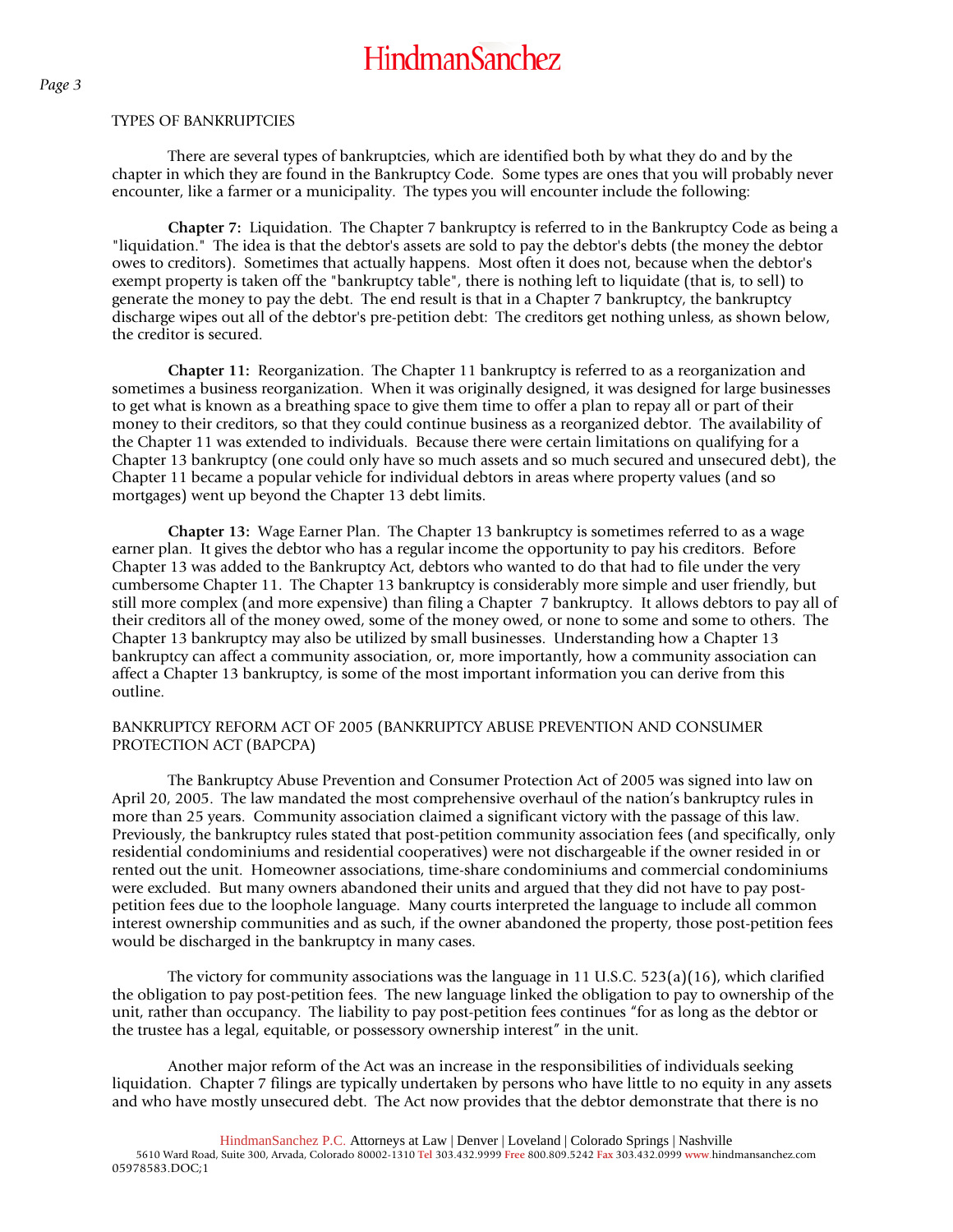reasonable alternative to the bankruptcy process. The debtor must prove an inability to pay debts as they are due and must also demonstrate a good-faith attempt to resolve the debts without the protection from the bankruptcy.

In order to help implement this good-faith demonstration, the Act created a "means test" for eligibility to file for Chapter 7 liquidation. The means test requires a comparison of the debtor's income to the median income in the individual's domiciled state. If the debtor's income is above the median and he is able to pay at least a minimal amount per month to creditors, then the owner will not be able to file a Chapter 7 bankruptcy.

Chapter 7 debtors must also go through debt counseling and provide proof to the court that same has been completed.

#### COMMENCEMENT OF A BANKRUPTCY CASE

A bankruptcy case begins with the filing of a petition. A "petition" is a request. In the bankruptcy petition, the debtor requests that the court give him or her relief under the Bankruptcy Act.

Upon filing of a petition, the court immediately and automatically issues an order for relief. Among other things, the standard order for relief "stays" (or stops) creditors from pursuing their claims. That means creditors cannot continue to call the debtor, write the debtor, ask for payment, lien the debtor's property, sue the debtor in court, take judgments against the debtor, issue writs of execution against the debtor, levy execution against the debtor's personal property, foreclose and sell the debtor's house, or otherwise take any action to collect on a debt. Because the order for relief is a stay and because it is automatic, it is often referred to as the "automatic stay."

Along with the petition, the debtor files several things. In every bankruptcy, the debtor files what are known as schedules, which consist of schedules "A" through "J". Additionally, in every bankruptcy, the debtor files a Statement of Affairs. This consists of answers to certain questions which present the debtor's financial picture just prior to the filing of the bankruptcy, and show, for example, if the debtor was being sued, or if the debtor's house was being foreclosed upon by somebody. In every case, the debtor files a budget (income/expenses: it is part of the schedules) showing the debtor's inability to pay debts as they fall due. Neither the budget nor the Statement of Affairs are critical to a bankruptcy analysis for a homeowner association debt.

In Chapter 7 and Chapter 11 bankruptcies, the debtor files a document called a Statement of Intentions. The statement of intentions is supposed to state what the debtor intends to do with property to which there is secured debt. Frequently, the statement of intentions reveals whether a debtor intends to keep and retain or surrender real property in a community association development. The statement of intentions can frequently be the key document in determining the impact of a Chapter 7 (and possibly a Chapter 11) bankruptcy.

In a Chapter 13 (wage earner repayment plan), there is no Statement of Intentions which is required, though it is sometimes filed, because a Chapter 13 debtor files a plan shortly after the filing of a bankruptcy. This shows how the debtor plans to repay the debtor's creditors. In a Chapter 13 bankruptcy filing, the debtor's debt, as of the date of filing, must be included in the owner's reorganization plan. In most Chapter 13 filings, debtors are seeking to retain their property and simply reorganize their payments to creditors over a longer period of time (three to five years). If a debtor is retaining his property, the association's interest is simple: the debt as of the date of filing is secured by the association's lien on the property and must be included in the plan. If the debtor fails to include the association for the proper amount owed and as a secured creditor, the association has the right to file a Proof of Claim to correct the amount included in the plan, and if the debtor fails to correct the plan, the association can object to the confirmation of the plan. Until the association is properly included, the bankruptcy court should not approve the debtor's plan.

If the debtor properly includes the association, but the debtor fails to pay post-petition assessments,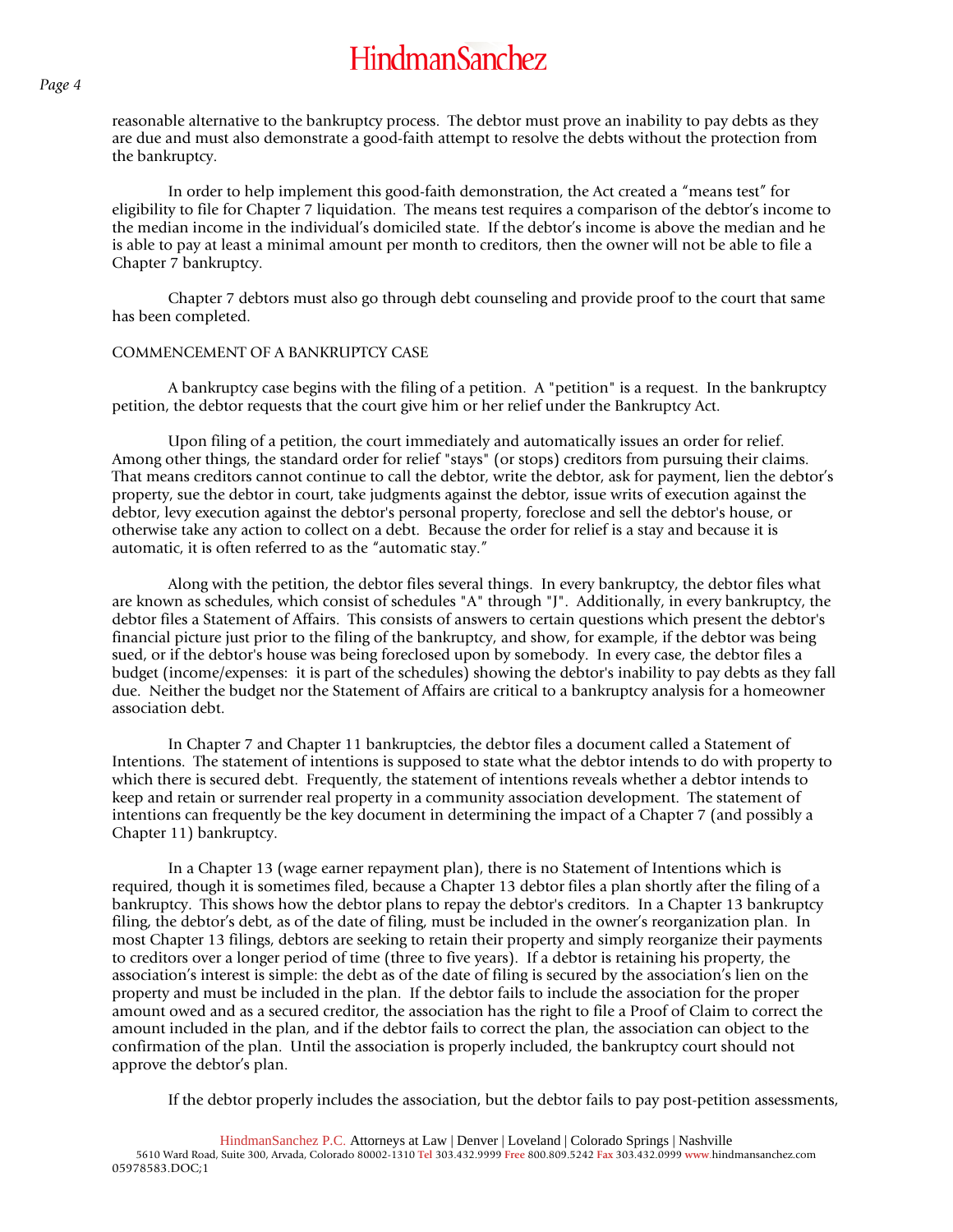the association has the right to dismiss the bankruptcy. Because Chapter 13 bankruptcies are more complex (and therefore, more expensive), debtors will typically make arrangements to cure the post-petition default so that the bankruptcy remains in effect. Debtors in Chapter 13 bankruptcies can give up (abandon) property, but rarely do. A Chapter 13 bankruptcy represents the best chance for an association to collect its money.

In the event that an owner is surrendering the property in a Chapter 13 bankruptcy, what is the effect on the association? That's when things get tricky for an association. In a typical Chapter 13 filing, where the property is being surrendered, the debtor is going to obtain a "normal" discharge, which will treat the association as a general unsecured creditor for pre-petition debt and discharge the post-petition debt (just like the pre-petition debt in a Chapter 7 bankruptcy). This is not a good situation for the association because it typically leaves the association unpaid for an indefinite amount of time (until the bank takes over the property after a foreclosure).

A few courts have found that the covenant to pay association dues is not contractual, but rather is a covenant running with the land. As such, those courts have found that the debtor's personal liability for the dues is an incidence of ownership of the property not affected by the filing of the bankruptcy. This should mean that the post-petition debt would not be dischargeable. However, the statute is clear that in a normal discharge, post-petition assessments are dischargeable, and therefore, not the responsibility of the debtor.

#### PRE-PETITION AND POST-PETITION

As shown, the filing of a petition creates an automatic stay. It places all of the debtor's debt, and all of the debtor's assets on the bankruptcy table. The petition date is a critical time for both the debtor and for creditors. It is important to understand what the filing of a petition does in terms of debts and assets.

Everything that happens before the petition is filed is pre-petition. Everything that happens after the petition is filed is post-petition. Understanding what pre-petition and post-petition means is one of the most important aspects of bankruptcy analysis.

#### Pre and Post-Petition: Analysis

The debtor lives in the Happy Homeowners Association and the dues are due on the first of every month in the amount of \$100. The debtor has failed to make monthly assessment payments for many months and files bankruptcy on September 10, 2012. The Declaration provides that assessments are delinquent fifteen days after the due date and that the Association may assess a late fee of \$15 on late payments upon a delinquency. When the debtor files on September 10, 2012, the debtor has missed ten payments, including September 1, 2012. The debtor has missed \$1,000 in assessment payments and late fees for nine months (not ten, since the 15th has not arrived). The delinquency totals \$1,000 plus 9 x \$15 or \$1,135. Those are the debtor's pre-petition arrearages. (For purposes of this example, we have omitted any reference to interest, however, interest would be handled the same as late fees.)

**Remember:** Everything that happens before the filing of a bankruptcy is pre-petition. Everything that happens after is post-petition. As we shall see, this distinction becomes significant for two reasons: First, in most cases (see Chapter 13, surrendering property exception), the post-petition assessments are non-dischargeable and are not affected by the bankruptcy. Second, to the extent that the association has secured itself with a recorded lien, the pre-petition assessments are still collectible from the property itself. This is the key to a homeowner association surviving a bankruptcy.

#### THE PETITION, SCHEDULES, STATEMENTS AND PLAN: WHAT'S IMPORTANT

When a debtor files a bankruptcy, he/she files about forty pages of paper with the court. Contained within these papers are: the petition, the schedules, the statement of affairs, the plan (in Chapter 13's) and (in Chapter 7's and 11's) the statement of intentions. Sometimes all of these documents are not contained in the original filing. Debtors are permitted to file an emergency petition, which consists only of the petition and the list of creditors. This type of petition is called an emergency petition or a face sheet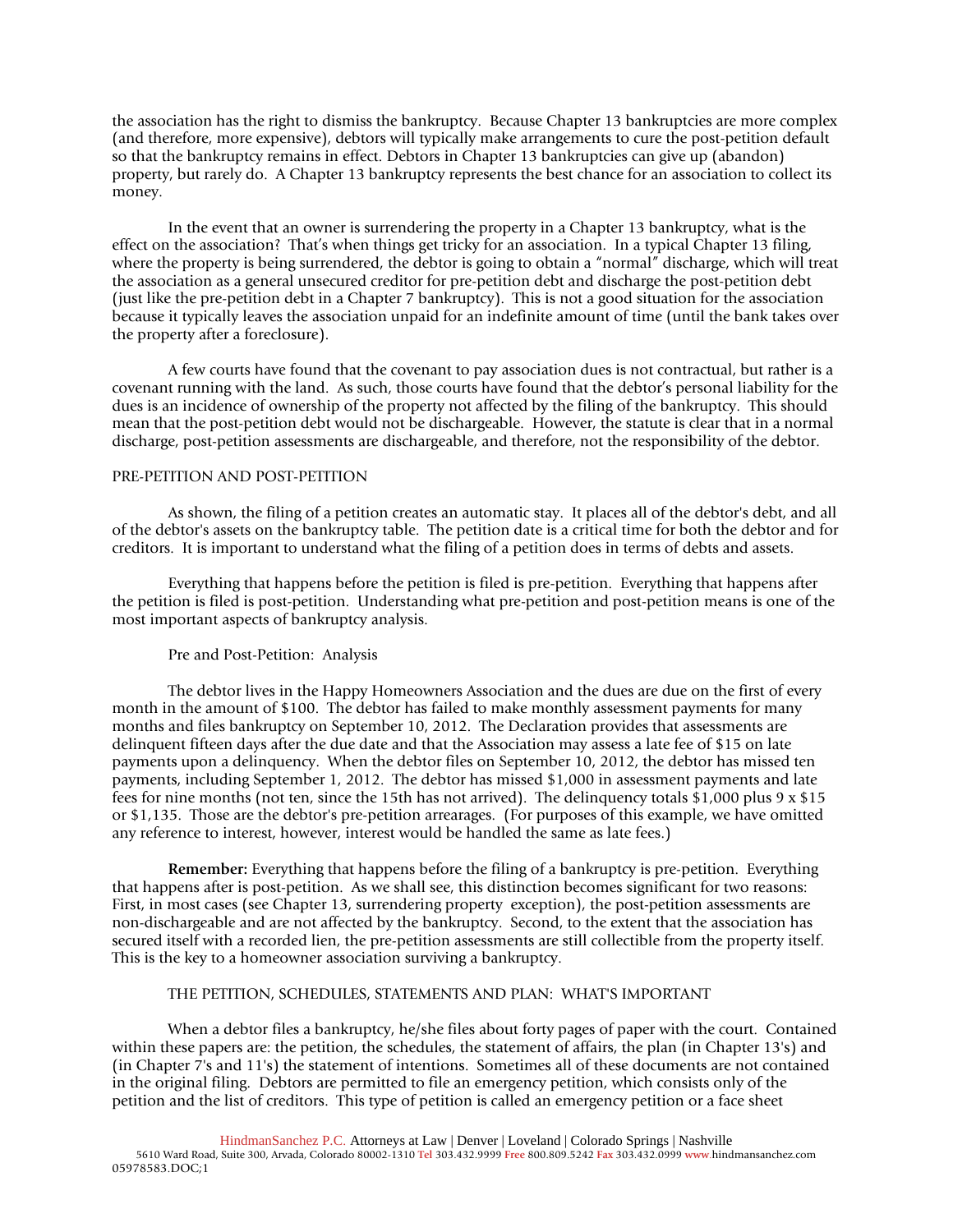petition, because it consists of just enough to get the order for relief and the automatic stay. When a debtor files a face sheet petition, the debtor is given a short period of time to file the remaining papers with the court.

Let's review what is in each of the papers the debtor files:

The Petition: The petition shows the name of the debtor, the court, the bankruptcy number, the name of the debtor's attorney, and other data relating to the number of creditors, the amount of assets and the amount of debt. The petition also shows the chapter of the bankruptcy, the date the bankruptcy was filed, the date of the creditor's hearing and whether or not the debtor has filed complete or incomplete papers with the court. The petition, when filed, creates a stay. The stay lasts until the bankruptcy concludes with a discharge of indebtedness, the bankruptcy is dismissed, or relief from stay is granted by the court.

Schedules: Which are Important? Following the petition you will find the schedules, which are lettered "A" through "J". The schedules list all of the debtor's property and all of the debtor's debt by category. These schedules show what the debtor owns and what the debtor owes.

Which Schedules are Important to an Association? In the beginning of this outline, we pointed out that there were two questions that were critical to a bankruptcy in a community association development. Those two questions were: (1) Is the association secured? and (2) Does the debtor intend to leave or stay in the property? Keep those questions in mind right now.

The important portions of a debtor's Chapter 7 or 11 filing to an association are: Schedule A, Schedule C, and Statement of Intentions.

Schedule A: This is the debtor's schedule of real property. It shows what the debtor's real property is worth and what is owed. Schedule A shows whether there is equity in the debtor's property. This has a direct bearing on whether the debtor will leave (abandon or surrender) the property or stay (exempt) the property. Since the bankruptcy reform act was enacted, in a Chapter 7 or 11 filing, whether the debtor intends to surrender or retain the property is less important. What this schedule will tell you is whether you should be monitoring the property for foreclosure activity (yes, if the owner's statement of intention indicates a surrender of the property).

Schedule C: This is the property the debtor claims is exempt. The debtor puts all the property (assets) on the table but is allowed to take some back for a fresh start. That is exempt property. Debtor's frequently claim an exemption for their personal residence. This is usually an indication that the debtor intends to stay with the property. If the association is a secured creditor, the association will probably be able to collect all of its assessments even though the debtor has been through bankruptcy. This is because the lien on the property is not affected by the bankruptcy. The bankruptcy will only discharge the owner's personal obligation for the pre-petition debt, but does not affect the encumbrances on the property.

Statement of Intentions: The debtor is supposed to state whether he or she intends to retain the real property or walk away from it (abandon it). In the first part, the debtor has the opportunity to state that he or she will surrender the residence and in the second part the debtor has the opportunity to state that he or she will retain the property and pay the debt that attaches to the property in favor of secured creditors. The Statement of Intentions usually tells you everything. But since there is disagreement among bankruptcy lawyers as to the type of debt that belongs on a Statement of Intentions, sometimes the residence is entirely excluded. That is why looking to the relative equity, and whether or not the debtor is exempting the property, is helpful too.

The Chapter 13 Plan: What to Look For. As stated above, Chapter 13 debtors file schedules, so you can look at them and see the equity in the property (Schedule A) and whether the debtor is claiming an exemption for the property (Schedule C), but you will not know if the debtor intends to surrender or retain the property unless the debtor gratuitously files a Statement of Intentions (which sometimes happens, but rarely). Consequently, knowing what is going to happen for your association in a Chapter 13 usually depends upon looking at the plan. The plan shows three things: (1) what category of creditor your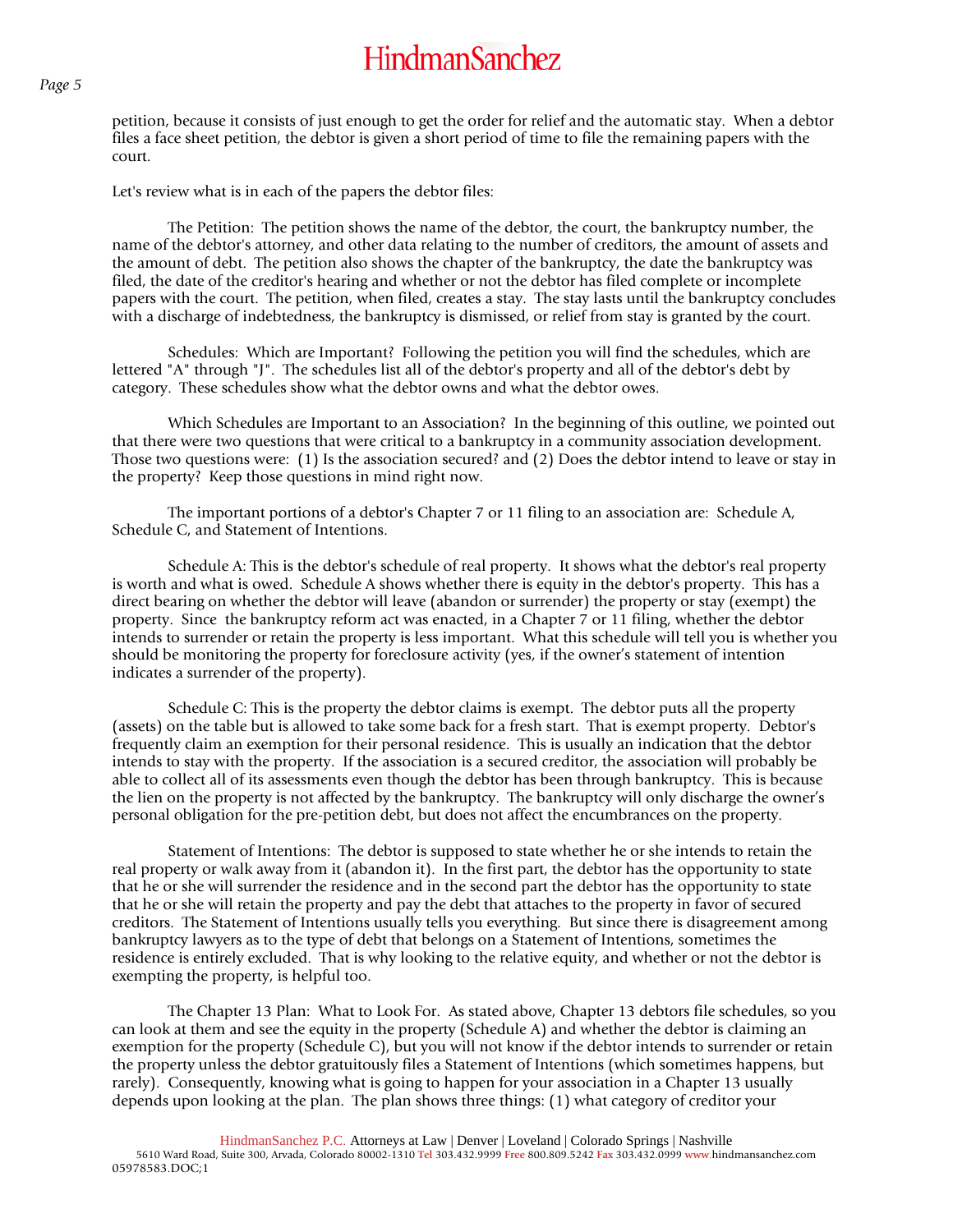association is proposed to be, (2) whether or not the debtor agrees to make post-petition assessment payments as they fall due, and (3) whether or not the debtor intends to abandon the property in your association. We will go through a Chapter 13 plan at length later in this outline.

Anyone can obtain copies of the petition, schedules, and plans that have been filed by going to the Bankruptcy Court, located in downtown Denver, and checking out the file.

#### FINDING OUT A BANKRUPTCY HAS BEEN COMMENCED

### What is a Meeting of Creditors?

The only way for a lay person to get answers in a bankruptcy context without running the risk of the unauthorized practice of law is to attend the meeting of creditors.

The petition and the notice of commencement of case show the date, time and place of the meeting of creditors.

A meeting of creditors is a mandatory hearing, outside the bankruptcy court, conducted by the trustee, where usually a group of debtors are assembled, and where they are briefly examined one by one by the trustee as to the matters set forth in the papers they filed to commence their bankruptcy. Creditors are free to attend a meeting of creditors, though frequently they do not, primarily because there are usually a large volume of cases and there is little time to ask questions. But creditors have a right to make limited inquiry of debtors at the meeting of creditors. And, importantly, there is no requirement that a creditor's representative be an attorney. Consequently, association managers and board members may attend the creditors' meeting, and when their homeowner's case is called they can step forward and briefly inquire of the debtor (who is testifying under penalty of perjury) exactly what the debtor intends to do with the property located in a community association development and whether or not the debtor intends to pay the association any assessments for past or future debt!

Consequently, while an attorney can tell what will happen in a bankruptcy and render an opinion and course of action for an association without leaving his office, a lay person cannot do this. But the lay person can attend the meeting of creditors and ask the debtor and the debtor's attorney directly - and answers will usually be direct and forthcoming. While this is not a substitute for sound legal analysis, it is an answer to the dilemma when an association does not hire legal counsel to monitor bankruptcies.

#### *If You Missed the Meeting of Creditors*

Even if you missed the meeting of creditors in a certain case, you can still write directly to a debtor's attorney to request the debtor's intention relative to property in a community association development and continued assessment payment. Additionally, the Bankruptcy Rules allow any creditor to examine a debtor under oath as to virtually anything relevant to the bankruptcy. But only an attorney could accomplish that for you, and it would be far cheaper to simply have the attorney analyze the bankruptcy in the first place.

#### TYPES OF CREDITORS AND TYPES OF DEBT

#### The Central Issue in Homeowner Bankruptcy

With some limitations not pertinent here, creditors are either secured or unsecured. A secured creditor is one who has obtained the right to sell or repossess property to satisfy a debtor's debt to that creditor. For example, when one buys a car and takes a loan to do so, usually the lender takes a security interest in the vehicle. This gives the lender the right to take the vehicle back if the payments are not made. The lender can then re-sell the vehicle to get some or all of the loan money back. Likewise, some retailers selling goods on credit take what is known as a purchase money security interest in the goods that are sold. Again, this gives them the right to take the goods back if the payments are not made.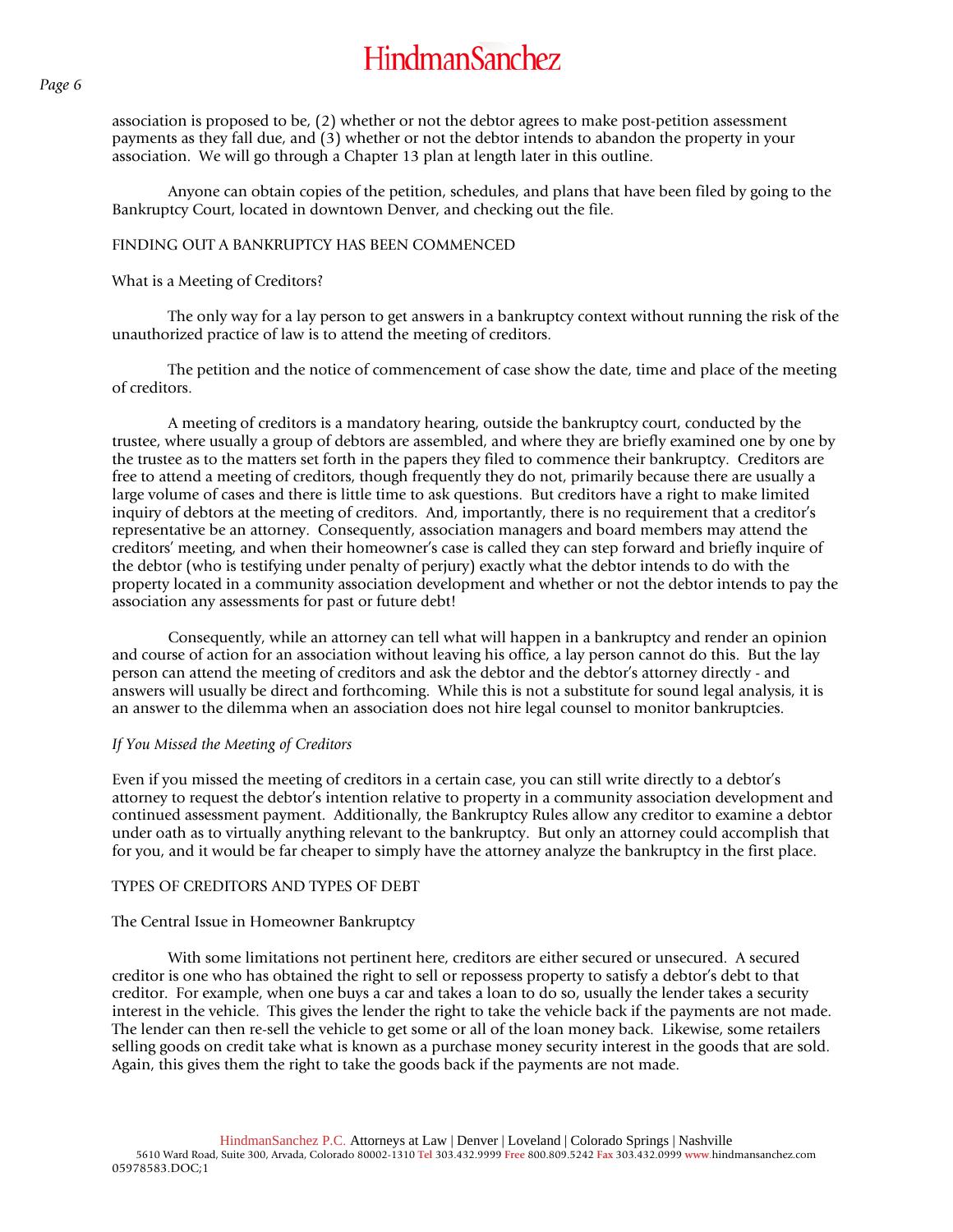Most homeowner associations have recorded declarations of covenants, conditions and restrictions, which give the homeowner association the right to require owners in the community to pay money to the association. These documents, as well as provisions of the law, usually give the association certain rights in the event that an owner does not pay. Among the typical rights given is the right to record a lien against the owner's property for unpaid assessments. Additionally, associations in Colorado have a "statutory" lien against the property for all unpaid assessments, late fees, fines, interest, attorney fees and costs. Colorado's Common Interest Ownership Act ("CCIOA") provides that association have this "statutory" lien and that recording a lien with the county is not necessary.

Note that recording the assessment lien serves as notice to third parties that the property is encumbered by a debt for delinquent assessments and other charges. Recording a paper lien is always recommended.

Because of the association's lien, the association then has the right to sell the property to collect the unpaid debt. The lien is then a security interest. The debt to the association is secured. The association is, therefore, a secured creditor.

Remember that the object of most bankruptcies is to get a discharge. The discharge frees the debtor from any personal liability for debt. The debtor cannot be compelled or even asked to reach into his pocket and pay the debt.

But, with some limited exception (addressed at the end of this outline) a bankruptcy discharge cannot and does not affect a secured creditor's right to proceed to sell the property to which it has a lien. If a creditor has secured itself with a valid lien, the creditor can sell the property liened to satisfy its debt. In a homeowner association context this means that if the association has recorded a lien against property in its community and the owner files bankruptcy, the association can still sell the property to satisfy the entire obligation to the association, whether it arose before or after the bankruptcy was filed. This action would occur through a judicial foreclosure action of the association's lien.

At this point you may be able to see why the two questions involved in homeowner bankruptcies are so important. If the association protects itself with a lien, it will in most cases not be affected by the bankruptcy, provided the debtor keeps the property. This is because despite the bankruptcy, the association will still be able to compel payment by foreclosure. However, if the debtor abandons the property, the likelihood is that a mortgage holder senior to the association would foreclose itself, consequently wiping out the association's lien.

Regardless of the type of bankruptcy, the best case scenario for an association is to have the debtor decide to keep the property. Debtors keep the property in more than half of the Chapter 7 cases and in about ninety percent of the Chapter 13 cases.

Remember: Because the association is a secured creditor (unless the property has already gone through foreclosure) and the debtor keeps the property, the association can proceed with a foreclosure despite a bankruptcy.

#### DISMISSAL, DISCHARGE, RELIEF FROM STAY

#### When Can a Creditor Proceed?

The association has a foreclosure pending against certain property pursuant to a recorded lien. The debtor files bankruptcy. Legal counsel has determined from a review of the debtor's Schedule C (exemptions) and the debtor's Statement of Intentions that the debtor has claimed a homestead exemption for the property and intends to retain the property, or a board member or community manger has gone to the meeting of creditors, asked the debtor, and the debtor said that is what he or she intended to do. During the bankruptcy, the debtor did not make any payments. The association wants to continue with its foreclosure to force the issue.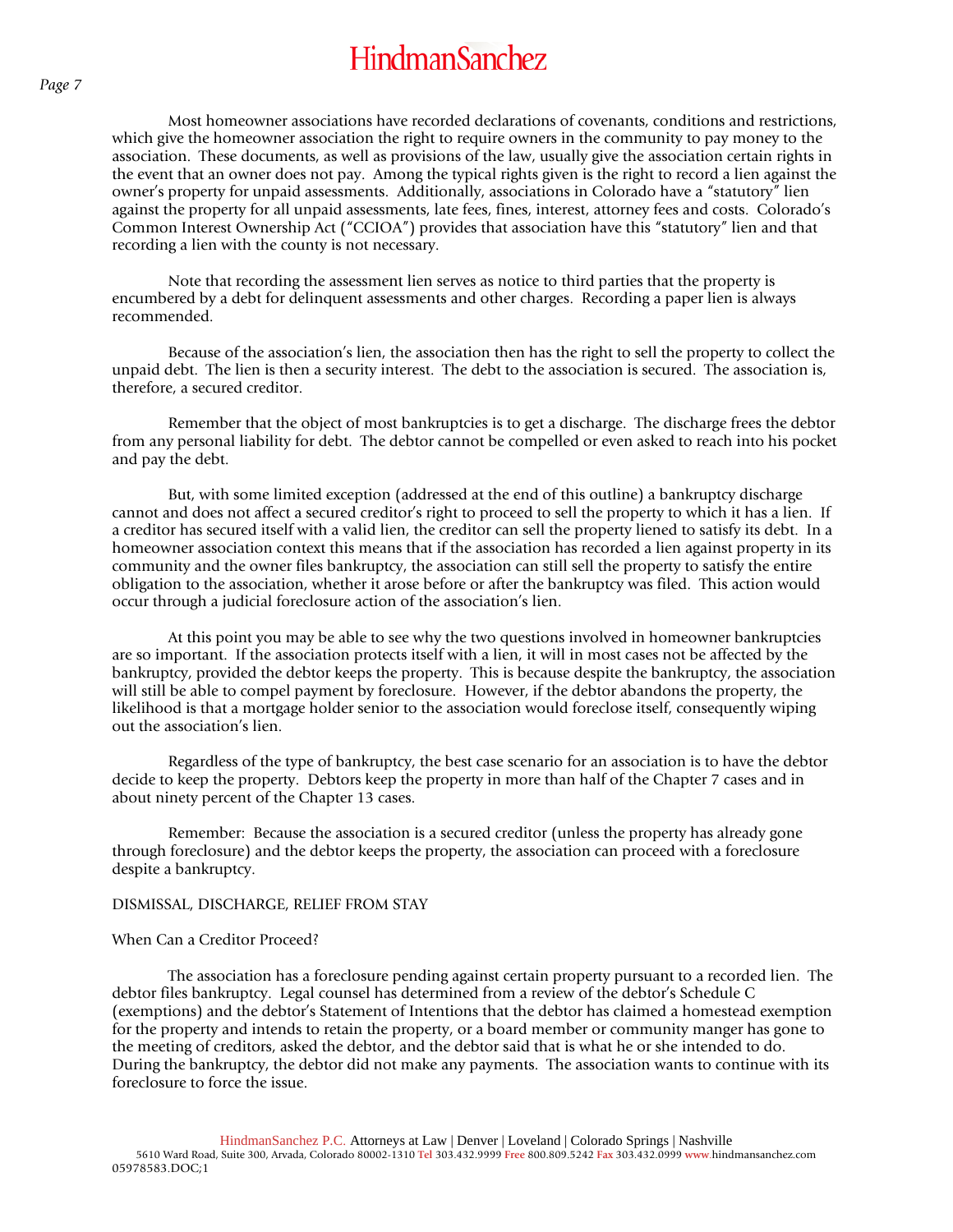*Page 8* 

### When Can it Make the Next Move?

Remember: A bankruptcy petition is a request for relief. The order for relief creates an automatic stay. The automatic stay stops creditors from proceeding on their claims.

So When Does the Automatic Stay End?

There are three ways for an automatic stay to end.

1. If the bankruptcy is dismissed. This happens from time to time when the debtor fails to attend the meeting of creditors or when the debtor fails to file all of the papers required to proceed.

2. When a creditor requests relief from stay. This is done by bringing a written motion in the bankruptcy court which requests that the judge lift the stay to allow a creditor to do certain things (i.e., foreclose on property, proceed with an eviction, etc.).

3. The most frequent way for the stay to end is when the debtor gets a discharge of indebtedness. The entry of the discharge lifts the automatic stay.

Of course, it means the order entered at the commencement of the case that stops creditors from proceeding on their claims is no longer in effect. But does that mean that a creditor is then free to do anything to collect a debt? No, because the automatic stay is replaced by a new order, called a discharge injunction. The discharge injunction forbids creditors from attempting to collect debts that were discharged through the bankruptcy.

### What Debt is Discharged? The Unsecured Debt

With limited exception, secured debt is not affected by the discharge. That is because the secured creditor continues to have a lien against the debtor's property. And even though the debtor cannot be compelled to pay the debt, the property can be sold to do so. And usually that results in the debt being paid.

### *BRIEF REVIEW*

Generally, there are two types of creditors and debt: Secured and unsecured. A secured creditor is one who has a lien on property, such as a recorded notice of delinquent assessment, or if not recorded, the association's "statutory" lien.

When a debtor files bankruptcy, an automatic stay comes into effect and remains in effect during the bankruptcy. In the case of a Chapter 7 bankruptcy, that is about six month's time. In the case of a Chapter 13 or 11, it can be many years. During the time the automatic stay is in effect, creditors are forbidden by court order from proceeding on their claims for pre-petition debts.

The bankruptcy stay ends when the bankruptcy is dismissed, when the court grants a creditor relief from stay, or when a discharge is entered at the close of a case.

The entry of a discharge prevents creditors from proceeding on unsecured debt claims. Secured creditors may commence or continue foreclosing upon the subject of their security interest after the discharge is entered. The discharge does not prevent them from doing that.

Dismissal and discharge are not the same. If a bankruptcy is dismissed, it is as though it was never there in the first place. Creditors can proceed against the debtor as to secured or unsecured claims. There is no discharge of indebtedness. When a bankruptcy is discharged, unsecured creditors are forever barred from proceeding. Secured creditors may proceed against their collateral.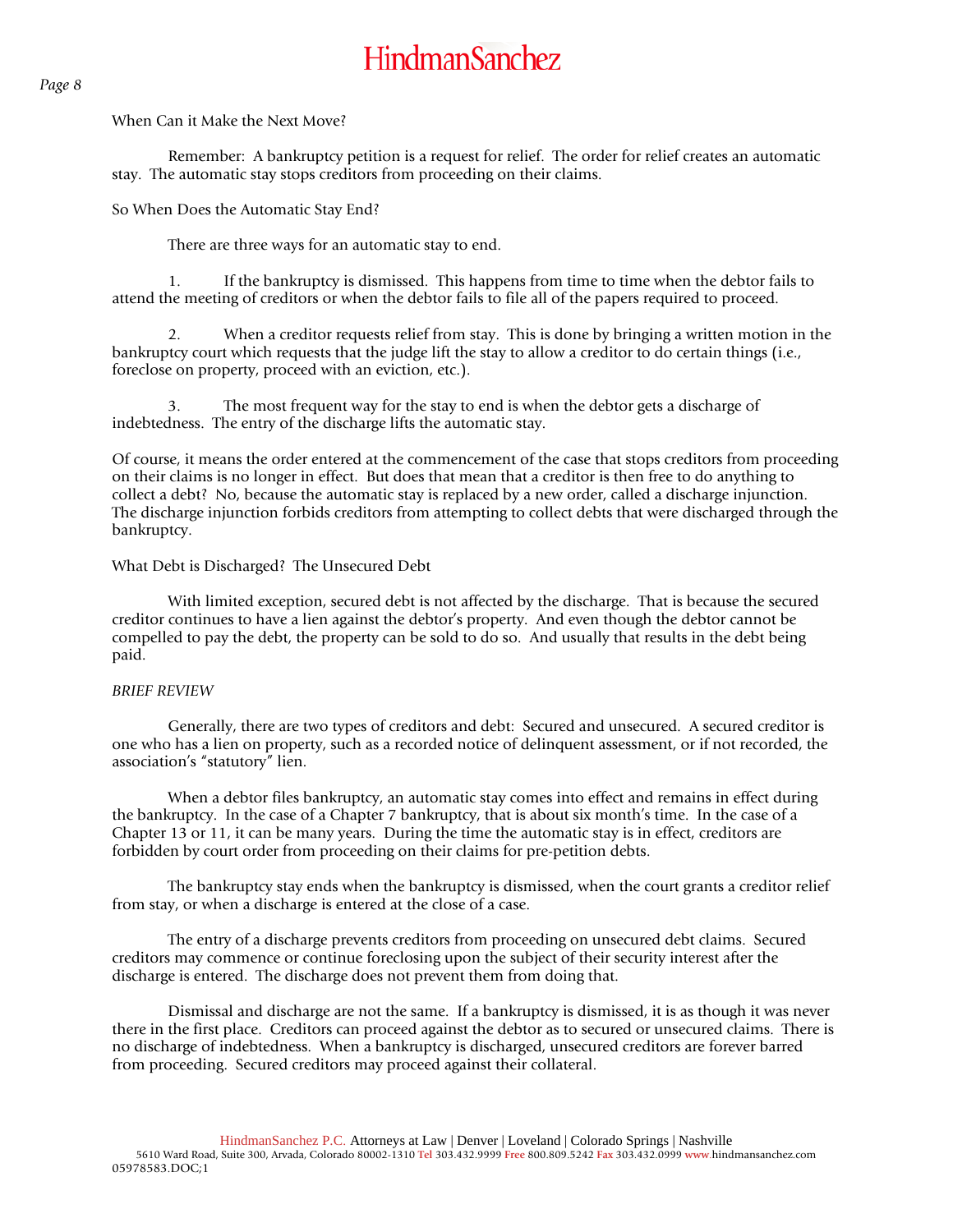### How to Determine Dismissal or Discharge

Since even an inadvertent violation of the automatic stay can have serious consequences, the wisest choice is to have an attorney determine whether the association can proceed on its claims. Otherwise, there are several ways to find out.

First, creditors receiving the notice of commencement of case will ordinarily also receive notification if a bankruptcy is dismissed or discharged. This does not always happen. Second, creditors can file a request for notice in the bankruptcy, and serve a copy on the debtor's attorney. This request for notice requires that the creditor be informed of any development in the bankruptcy case. Third, creditors can go to the bankruptcy court and look at the file. The bankruptcy court in Colorado has user friendly computer terminals which show the index of things happening in a case. In the court system, this index is called a docket. And finally, anyone with a computer and an internet connection (and a little money to spend) can sign on to a federally sponsored program called P.A.C.E.R., which gives on-line access to the dockets of every federal court in the country.

Regardless of the method that is utilized, the entry of a dismissal or discharge ends the bankruptcy. If the association was secured and the debtor keeps the property, the association is in the best position to collect its debt. When either a discharge or dismissal is entered, the association may proceed.

### WHEN ARE ASSESSMENTS NON-DISCHARGEABLE?

Prior to 2005, the Bankruptcy Act provided that certain homeowner assessments were not discharged in a bankruptcy. The applicable provision stated that where an owner continued to occupy property in a condominium association after filing a bankruptcy, or where the owner rents that property, that the assessments are non-dischargeable. This generally meant that where a debtor keeps the property in an association, the association may proceed against the property for assessments arising before and after the bankruptcy, and may proceed against the debtor personally for assessments arising after the bankruptcy.

In 2005, when the bankruptcy reform act was passed, the language in 11 U.S.C.  $523(a)(16)$  was clarified regarding the obligation to pay post-petition fees. The new language linked the obligation to pay to ownership of the unit, rather than occupancy. The liability to pay post-petition fees continues "for as long as the debtor or the trustee has a legal, equitable, or possessory ownership interest" in the unit.

### HANDLING THE CHAPTER 7 BANKRUPTCY

Chapter 7 bankruptcies are liquidations. The object is debt relief. To commence a Chapter 7, the debtor files a petition. At the same time, or shortly thereafter, the debtor files Schedules, a Statement of Intentions, a Statement of Affairs, and a list of creditors. The petition shows the date of filing, the name and social security number of the debtor, the name and address of the attorney (if any) for the debtor, and the date and time of the meeting of creditors. The Schedules show all of the debtor's property, debt, exemptions, income and expenses. The Statement of Affairs shows the debtor's financial position (i.e., lawsuits, etc.) as of the time of the bankruptcy filing. The Statement of Intentions is supposed to show (but does not always show) whether the debtor is going to retain or surrender property to which secured debt attaches.

Chapter 7 bankruptcies last about six to nine months from filing to discharge unless the bankruptcy is dismissed. About a week after the debtor files a petition and the other required papers, a notice of commencement of case is sent to all of the creditors listed on the creditor's list by the bankruptcy court. This notice gives the same information that is found on the petition and also states the date, time and location of the meeting of creditors.

When a bankruptcy is filed, you should always determine if the debtor is going to keep the property. If the debtor claims an exemption for the property on Schedule C, or indicates that he or she will retain the property on the Statement of Intentions, the likelihood is that the debtor will be keeping the property, and that the association will be free to proceed against the property as to all assessments, and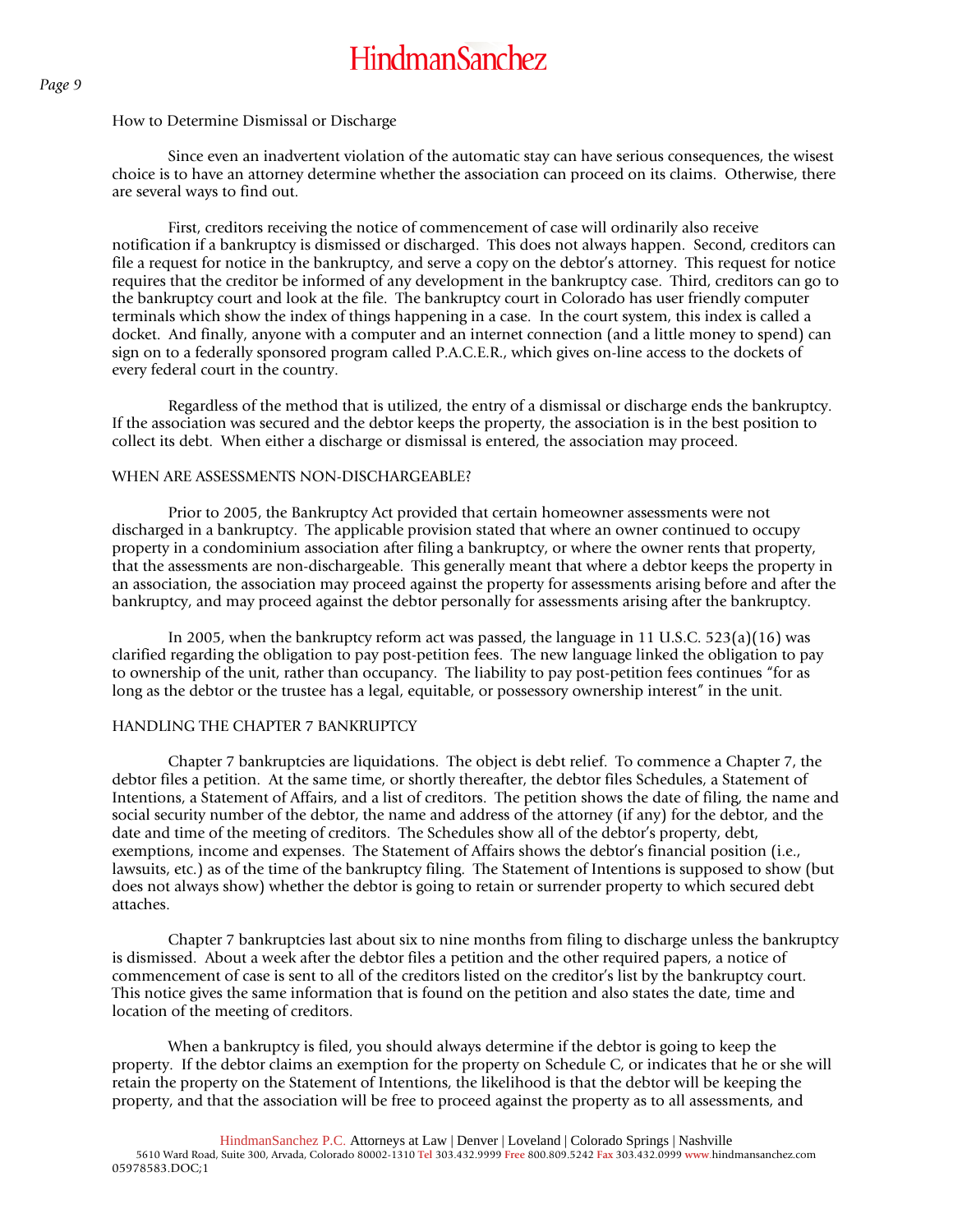against the debtor as to post bankruptcy assessments, when the case concludes. The case concludes when it is dismissed or discharged.

You can also determine the debtor's intentions by asking the debtor at the creditors' meeting or by writing the debtor's attorney. If the debtor states that he or she will keep the property, and the association had a pre-petition lien, the association may foreclose after the bankruptcy if the assessment remains unpaid.

If, on the other hand, the debtor's Statement of Intentions states that the debtor will surrender the property, the likelihood is that the assessment debt will become a bad debt because a lienholder senior to the association will probably foreclose itself after the bankruptcy is over. This will eliminate the association's lien and so its security interest. In that case, the pre-petition debt will not be collectable. However, the debtor will remain responsible for the post-petition debt until he/she no longer has an ownership interest in the property (i.e., the property sells at foreclosure, in most cases).

#### HANDLING THE CHAPTER 13 BANKRUPTCY

Chapter 13 bankruptcies are designed to allow a debtor to pay some or all of his or her creditors. Chapter 13 bankruptcies may be filed by anyone with a regular income (it is sometimes referred to as a Wage Earner's bankruptcy). Chapter 13 bankruptcies can last anywhere from two to five years (they most often last five years).

In many ways, Chapter 13 bankruptcies start out the same as Chapter 7's. But there are significant differences as well. The Chapter debtor files a petition and gets a stay order, just like the Chapter 7 debtor. The Chapter 13 debtor also files Schedules, a Statement of Affairs and a list of creditors. However, unless the debtor's attorney just happens to include it, the Chapter 13 debtor does not file a Statement of Intentions. So, there is not a handy document to look at to determine whether a debtor is going to keep or surrender property.

Within a short period of time after a Chapter 13 bankruptcy is filed, the debtor also files and mails to creditors a document called a Chapter 13 plan. This may be the first document a creditor receives notifying the creditor of the Chapter 13 filing. It sometimes comes before the Notice of Commencement of Case, and sometimes it comes after. Sometimes, due to inadvertence in mailing, it is never received at all, and a creditor has to access it at the courthouse.

A Chapter 13 plan tells what the debtor intends to do to pay back his creditors. It ranks the creditors according to their interests. It may provide for full payment or for partial payment. It may provide for the payment of interest. Since a Chapter 13 debtor, like a Chapter 7 debtor, gets a discharge at the conclusion of the bankruptcy (sometimes years after the filing), the Chapter 13 plan can, and frequently does, provide that unsecured creditors are paid a portion of what they are owed, and the debtor gets a discharge as to the rest.

But, like the Chapter 7 bankruptcy, with limited exception, which we will discuss later, the Chapter 13 debtor can do little with secured debt and creditors, other than to pay it. That is why the critical inquiry, again, becomes: Is the association secured and is the association treated as secured in the plan? This is frequently the only inquiry, since ordinarily the debtor intends to keep the property in the association community. Chapter 13 bankruptcies are almost always filed to save real property from foreclosure.

The plan will show the amount of money the debtor is going to pay toward the debts and how long the bankruptcy will go on. The plan also lists classes of creditors. Class 1 consists of creditors entitled to priority over all other creditors. These usually include the Chapter 13 Trustee, the debtor's attorney, and the taxing authority. Sometimes the Class 1 numbers can be quite high, and this is usually attributable to tax debt, which is the second most common reason why debtors file Chapter 13's (behind trying to save the residence from foreclosure).

Class 2, 3 and 4 are all derivations of creditors who the debtor acknowledges are holding secured creditor status. The first, second and other mortgage holders will be seen in Class 2. Usually, a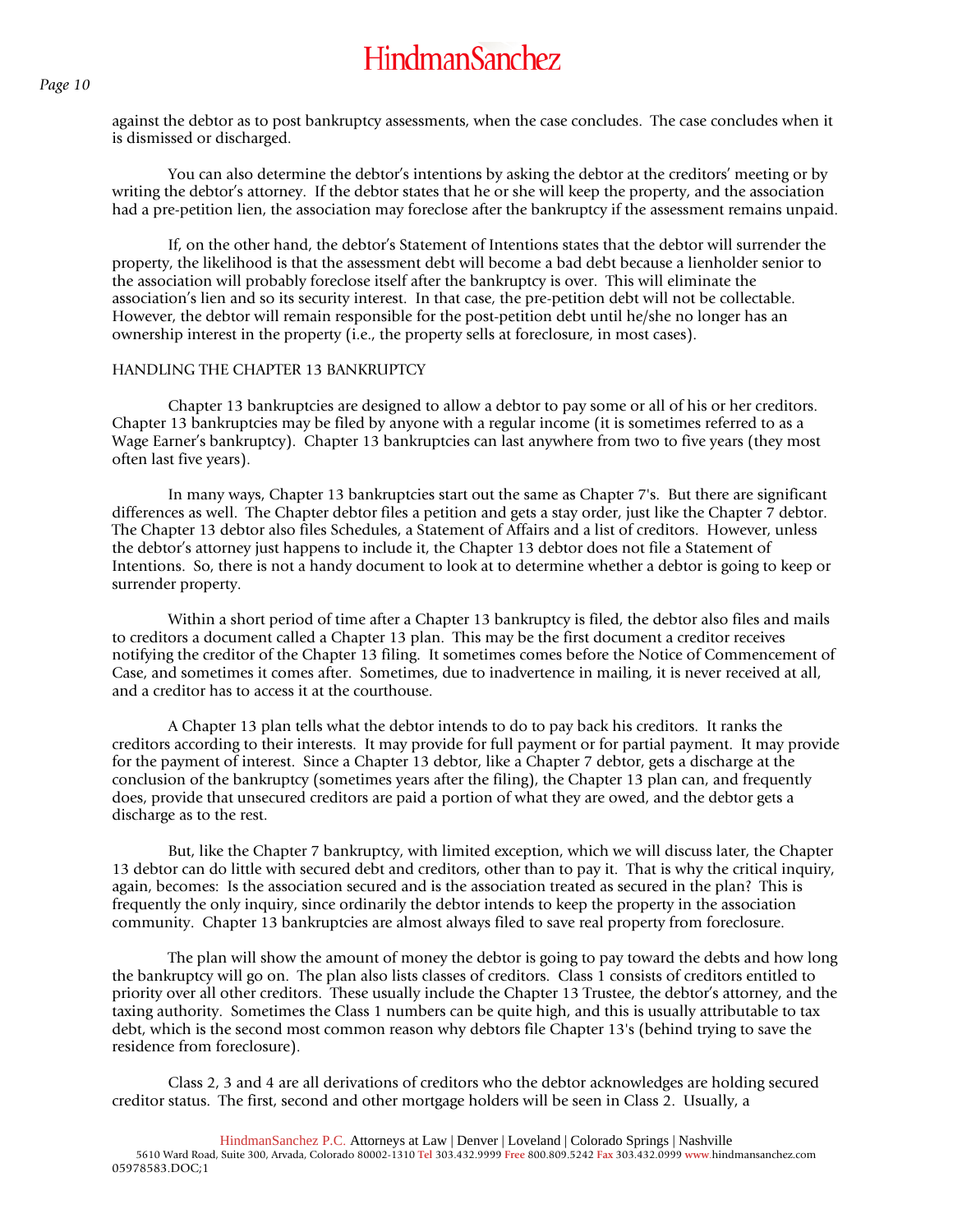homeowner's association will be there too. Next to the names are the amounts which the debtor claims he or she owes the creditor, and the amount of monthly money that will go to pay that creditor's debt once the class of creditors is reached (since the Class 1 creditors will always be paid first). The debtor should state the plan for paying post-petition debts.

Two things tell you at once what is going on, and they are either on page two or three of the plan. If the debtor acknowledges the homeowner association's secured status by listing the association for payment in Class 2, 3 or 4, then the issue of the secured status is resolved. The plan will provide for payment in full of the association's claim. But that is not the end of the inquiry. Look to the right of the association's name and ask yourself: Is the amount claimed by the debtor the same as the amount the debtor owes? It almost always is not. Debtors tend to estimate and they hardly ever estimate high. Also, the amount stated may not include late fees, interest accrued to the time of the filing of the bankruptcy, other charges, and attorney fees (if incurred). In such a case, unless the association files a proof of claim or formal objection to the plan, the association will likely be stuck with the debtor's number. That is why it is always advisable to file a proof of claim.

The proof of claim form is a fairly simple document. It usually arrives at the same time as the Notice of Commencement of Case. The Notice of Commencement of Case comes at about the same time in relation to a Chapter 13 bankruptcy as it does with a Chapter 7. The information contained on the notice is about the same also, with one significant difference: The meeting of creditors in a Chapter 13 case is usually followed (sometimes the same day) by a hearing in the bankruptcy court. This hearing is for the purpose of determining whether a debtor's Chapter 13 plan should be approved or disapproved. A Chapter 13 debtor may not do whatever he or she pleases. Plans can be approved and plans can be disapproved also.

There are several ways that a Chapter 13 plan can be disapproved. One rather obvious one is where the debtor fails to show up for the meeting of creditors or the plan confirmation hearing. That usually results in dismissal of the case. Another way is if the plan is impractical, for example, if the debtor owes enormous sums of money but makes little by comparison.

And finally, a plan can be disapproved if a creditor objects. It is a fact that a Chapter 13 payment plan can be disapproved (and frequently is disapproved) due to the objection of one secured creditor.

#### The Importance of Being a Secured Creditor

If the debtor does not provide for payment in full plus interest, plus monthly payments after the bankruptcy as they fall due, the association's attorney can object to the confirmation of the plan. The usual result is that the debtor amends the plan and gives you what you want--secured creditor treatment and payment in full.

When the court approves a debtor's Chapter 13 plan it is said to have been confirmed. Once a Chapter 13 plan is confirmed, the debtor goes on to perform the plan. In addition to providing for the debtor's creditors, the plan should provide for the payment of post-petition assessments as they fall due. If not, the association has grounds for an objection or to file a motion with the court to have the debtor's bankruptcy dismissed.

The debtor performs the Chapter 13 plan by paying a specified sum every month to the Chapter 13 trustee, who then pays claims based upon the terms of the plan. Every secured creditor should prepare and file a proof of claim for the full amount owed. The proof of claim form is relatively simple and straightforward. Filing the claim means that either the trustee will pay it or the debtor will have to object to it.

Over a period of years the debtor in a Chapter 13 then pays the trustee and the trustee pays the creditors. Provided you have filed a proof of claim and the Chapter 13 succeeds, you will likely get paid. The money does not always come right away, though, since other creditors may be in front of you under the plan.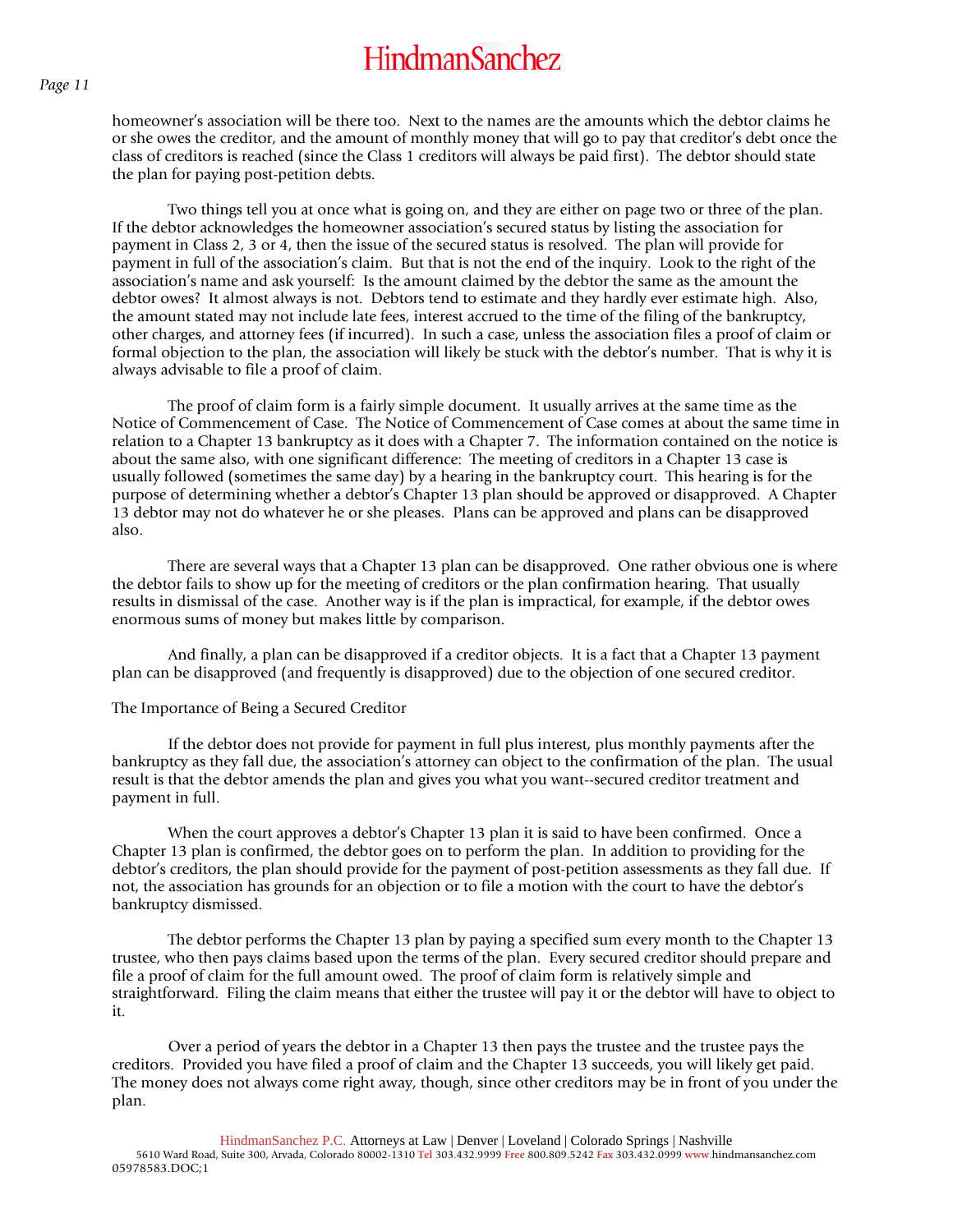In addition to paying the trustee monthly, a Chapter 13 debtor ordinarily must pay all postpetition payments as they fall due to certain creditors. The purpose of the Chapter 13 bankruptcy is only to pay pre-petition debt. Consequently, the association should be getting payment on the assessments after the bankruptcy on time and when they fall due.

Many associations set up a pre-petition and a post-petition account. The pre-petition account is held in suspense until the conclusion of the bankruptcy. Payments from the trustee are credited to that account. The post-petition account then starts over with a zero balance, and bills can be sent to the debtor as to this account. There are a variety of ways to handle the pre- and post-petition accounts. None are better or worse than any other, so long as they result in a method that assures that the trustee payments will be credited to the pre-bankruptcy balance and assures further that the association will have a method of determining if the debtor fails to make payments on a regular basis after the bankruptcy is filed.

#### What Happens if the Debtor Does Not Pay?

If the debtor does not pay the trustee, the likelihood is that the case will either be converted to a Chapter 7, in which case you will run the analysis set up in the preceding section, or the case will be dismissed. Dismissal for failure to make the plan payments is quite common. If you have utilized one of the methods to be aware of a dismissal, which we detailed earlier, you will know when it happens. Remember, a dismissal is the same as the bankruptcy never being there.

The debtor then pays the trustee for the pre-petition debt or usually suffers a dismissal. What if the debtor does not pay the association? This, by the way, is no small matter in a Chapter 13, since it can go on for years. Many times associations do not do anything when their Chapter 13 debtors do not pay postpetition assessments. The result is an assessment debt many thousands of dollars greater than it would have been.

If a debtor fails to make timely post-petition payments, an association should promptly notify legal counsel. Legal counsel can notify the owner or if represented, the owner's attorney, regarding the unpaid post-petition assessment payments. If the post-petition balance is not brought current, then legal counsel can file a motion with the court to have the bankruptcy dismissed. Very frequently, when a motion to dismiss the debtor's bankruptcy is filed, the debtor will come to an agreement with the association to cure the post-petition arrears. In exchange for that, a knowledgeable attorney will attempt to procure what is known as an adequate protection order, in which the manner by which the default is cured is specified and the association is granted dismissal if the debtor fails to make payments timely again.

The other option is to authorize legal counsel to seek relief from stay. Relief from stay is a motion presented to the court, to let the association free of the stay. Free to do what? Free to foreclose on the debtor's property. The grounds for granting such a motion exist if the creditor is not adequately protected. The concept of adequate protection simply means that the creditor is being paid on time after the filing of the bankruptcy. Otherwise, adequate protection does not exist and grounds for relief from stay do.

If association legal counsel brings a relief from stay motion after a post-petition default, one of two things will happen. Either the association will get relief from stay or, in a manner of speaking, the debtor will "come clean." Again, very frequently, the latter of these two things is the result. Debtors then come to an agreement with the association to cure the post-petition arrears. In exchange for that, a knowledgeable attorney will attempt to procure what is known as an adequate protection order, in which the manner by which the default is cured is specified and the association is granted relief from stay automatically if the debtor fails to make payments timely again.

In the event that an owner is surrendering the property in a Chapter 13 bankruptcy, what is the effect on the association? That's when things get tricky for an association. In a typical Chapter 13 filing, where the property is being surrendered, the debtor is going to obtain a "normal" discharge, which will treat the association as a general unsecured creditor for pre-petition debt and discharge the post-petition debt (just like the pre-petition debt in a Chapter 7 bankruptcy). This is not a good situation for the association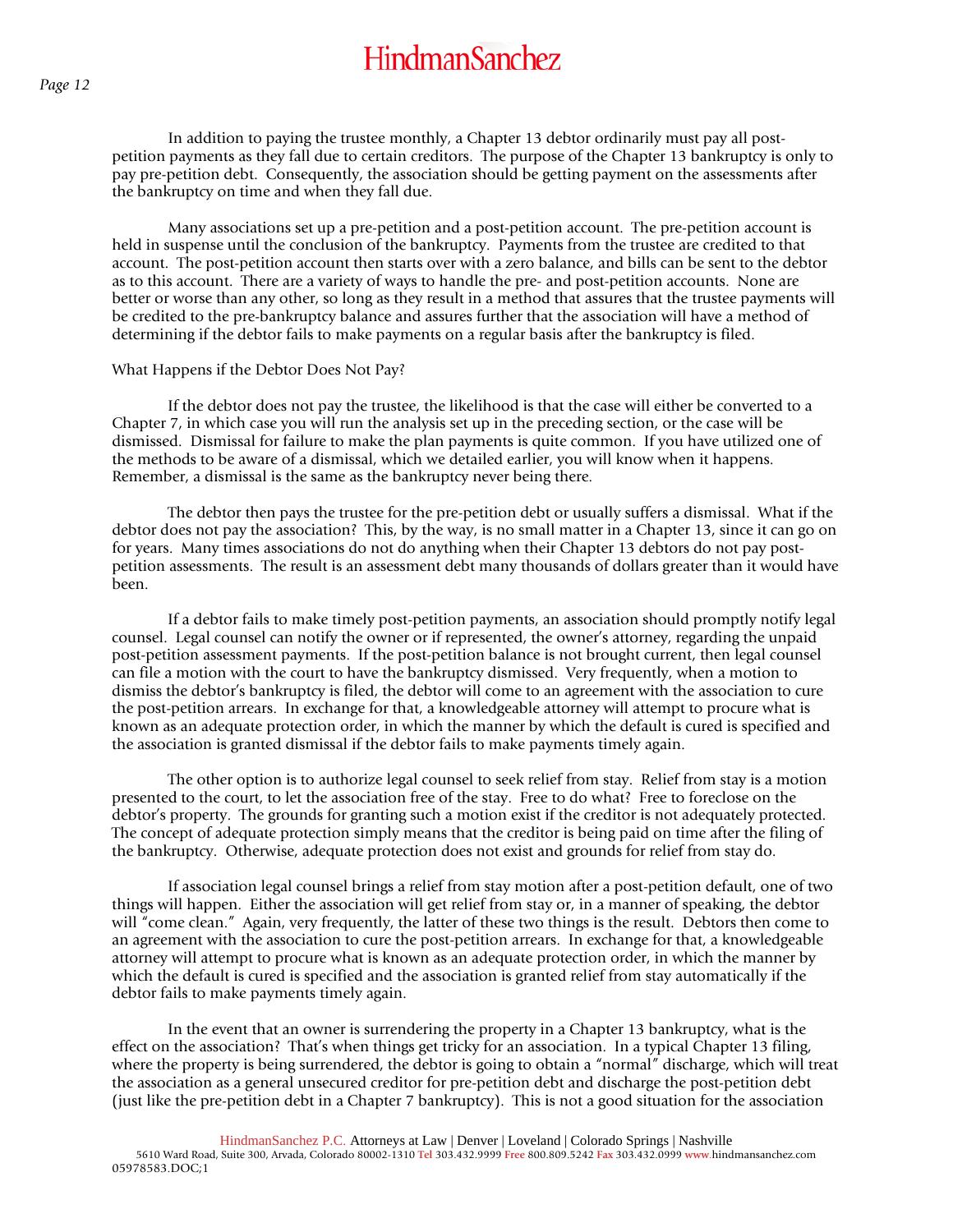because it typically leaves the association unpaid for an indefinite amount of time (until the bank takes over the property after a foreclosure).

A few courts have found that the covenant to pay association dues is not contractual, but rather is a covenant running with the land. As such, those courts have found that the debtor's personal liability for the dues is an incidence of ownership of the property not affected by the filing of the bankruptcy. This should mean that the post-petition debt would not be dischargeable. However, the statute is clear that in a normal discharge, post-petition assessments are dischargeable, and therefore, not the responsibility of the debtor.

#### *Review*

In a Chapter 13 bankruptcy, the debtor plans on paying some or all of what is owed to his or her creditors.

The Chapter 13 debtor files most of the same papers as a Chapter 7 debtor, but does not file a Statement of Intentions.

The Chapter 13 debtor mails a plan to his or her creditors.

Homeowner associations should be listed as Class 2, 3 or 4 creditors. Payment in full should be provided for in the plan. The amount stated as owed by the debtor should be checked against the association's records. Payment in full should be provided for in the plan. The amount stated as owed by the debtor should be checked against the association's records for accuracy.

At or about the time the plan is circulated, creditors will receive a Notice of Commencement of Case. The notice is virtually identical to a Chapter 7, but says "Chapter 13." It shows the date and time of the meeting of creditors but it also shows the date and time for the hearing to confirm the plan.

Chapter 13 plans are not automatically approved. Creditors can object. A plan can be defeated by the objection of one secured creditor. Associations should always object to inadequate plans.

Creditors can attend the meeting of creditors in a Chapter 13 bankruptcy to ask limited, pertinent questions. Lay persons are welcome and frequently do attend.

In a Chapter 13 bankruptcy the important thing is to make sure the association is listed as secured, that the debtor provides for payment in full, and that the plan provides for continued payment of postpetition assessments as they fall due.

Always file a proof of claim. A lay person may lawfully sign a proof of claim as "agent", but that person is then responsible for the accuracy of the claim. It is recommended that legal counsel prepare the proof of claim for filing with the court.

If a debtor's Chapter 13 plan is confirmed, the pre-petition debt is paid to the trustee monthly who then distributes to creditors according to their rank in the plan.

Debtors are responsible for paying post-petition association assessment payments directly to the association as they fall due.

Association managers or legal counsel should periodically check on Chapter 13 bankruptcies to see if a significant development has occurred, such as conversion, dismissal, or relief from stay granted to a mortgage holder on the property in the association's community.

The object in a Chapter 13 bankruptcy is to monitor payment. Pre-petition money comes from the trustee. Post-petition payments come from the debtor. Segregating the accounts is helpful if not vital.

If the debtor fails to pay the trustee, you will likely know of it when the case is dismissed.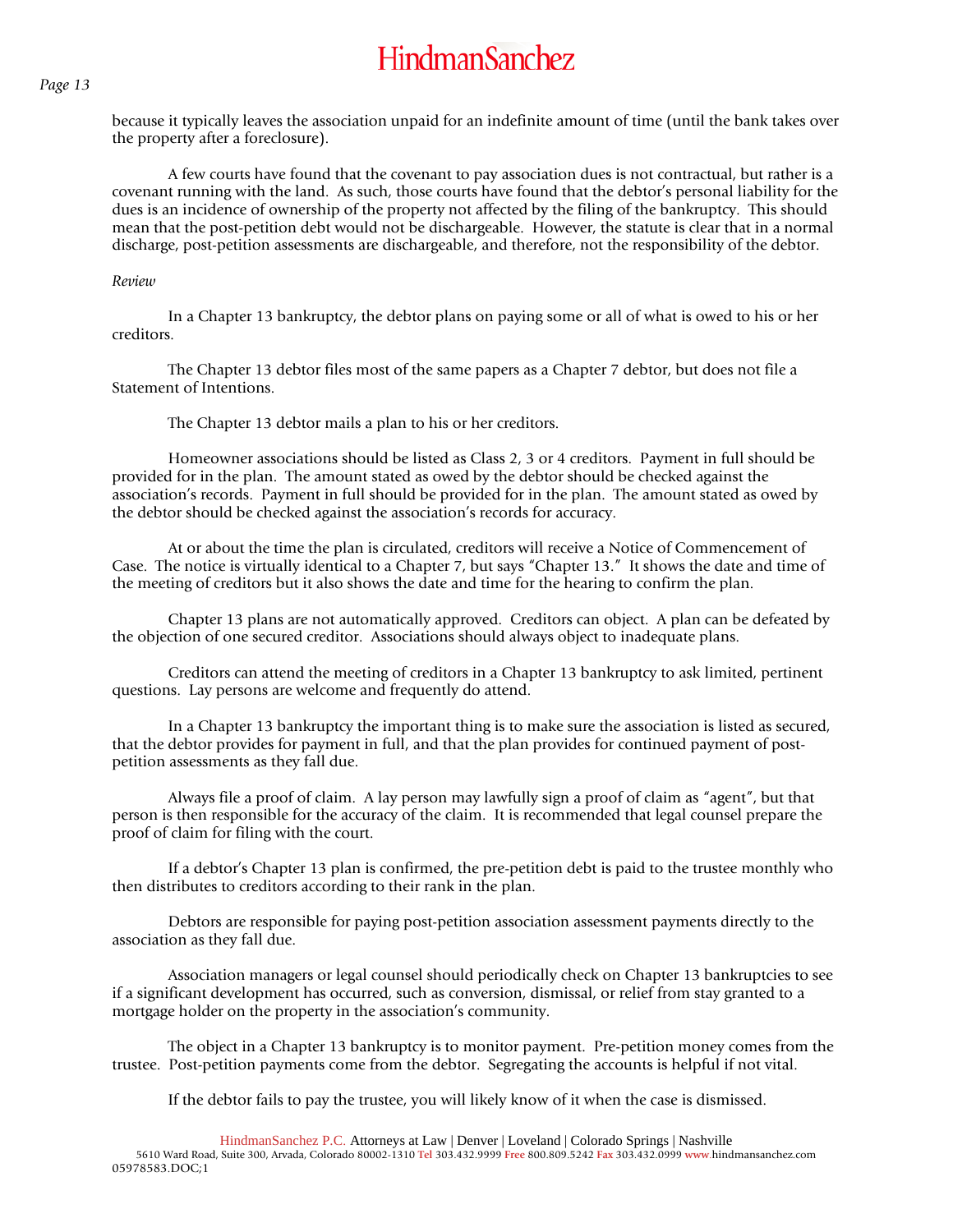If the debtor fails to pay post-petition assessments, the remedy is to seek either a dismissal or relief from stay. Frequently, this makes the debtor "come clean", and pay the post-petition arrears. Legal counsel can get a stipulation for adequate protection to allow automatic relief from stay if the problem arises again.

If the debtor is surrendering the property in a Chapter 13 bankruptcy, the association will become an unsecured creditor. This means that it is unlikely that the association will receive any pre-petition payments. It also means that the debtor will likely obtain a discharge of the post-petition debt.

#### CHAPTER 11 BANKRUPTCIES

Chapter 11 of the Bankruptcy Code allows those not qualifying for Chapter 13 to reorganize. Associations will see these types of bankruptcies where the debtors owe large amounts of secured or unsecured debts, or do not have ordinary income. One interesting Chapter 11 bankruptcy was where a homeowner won the lottery, then overspent and had to file a Chapter 11 to buy time to the next installment on his millions!

Chapter 11 bankruptcies can be extremely complex. They are subject to a number of rules and engender enormous amounts of paper. Associations should probably always have competent legal counsel handle these types of bankruptcies. Having said that, we will point out that these types of bankruptcies are similar in many ways to others. The debtor files the same papers initially as in Chapter 7. One can access those documents and get the same information. There is a Notice of Commencement of Case that has the same information as the same notice under any other chapter. There is a meeting of creditors and creditors may attend and ask brief questions. The principal difference is that the debtor has time in which to present a plan and a disclosure statement, the latter of these being a ponderous tome which purports to explain the plan. Frequently, the plan and disclosure statement come many months after the filing of the bankruptcy.

Nevertheless, there are certain things that must be done. A claim must be filed in every case. The case should be monitored to make sure post-petition payments are timely made. Otherwise, relief from stay should be sought. When the plan and disclosure statement come, someone should read them to determine what class of creditors the association falls into and how the debtor intends to pay. Since creditors vote on Chapter 11 plans, this analysis is essential to determine whether or not to vote for the plan.

#### UNSECURED CLAIMS AND BAR DATES

The entire discussion has concerned itself with making sure an association is secured. But what if the bankruptcy occurs after the association's security interest is lost to a senior lender? This happens from time to time. Sometimes, a debtor will lose the property, but later will file a bankruptcy. If the bankruptcy is a Chapter 7, the association is faced with a bad debt because, as we have shown, the unsecured debt will be discharged in the Chapter 7. But if the debtor files a Chapter 13 bankruptcy and provides for payment of all or part of the money owed to unsecured creditors, the association may still recover some money if and only if it timely files an unsecured proof of claim.

If the association does not timely file an unsecured claim in such an instance, it will get nothing from the Chapter 13 plan.

Consequently, even though the association's debtor has been foreclosed and moved out of the community, all Chapter 13 plans should be reviewed to determine whether or not they provide for payment to unsecured creditors. They are usually listed as Class 5. If payment is provided for unsecured creditors, only a timely filed proof of claim will be paid. The Notice of Commencement of Case, right under the information about the debtor, trustee, attorney, etc., will have the bar date. It will say: "Final date for filing proofs of claim is (date)." File the claim by that date, for sure. The date is called a bar date for a reason. Failure to file the claim is an absolute bar to payment.